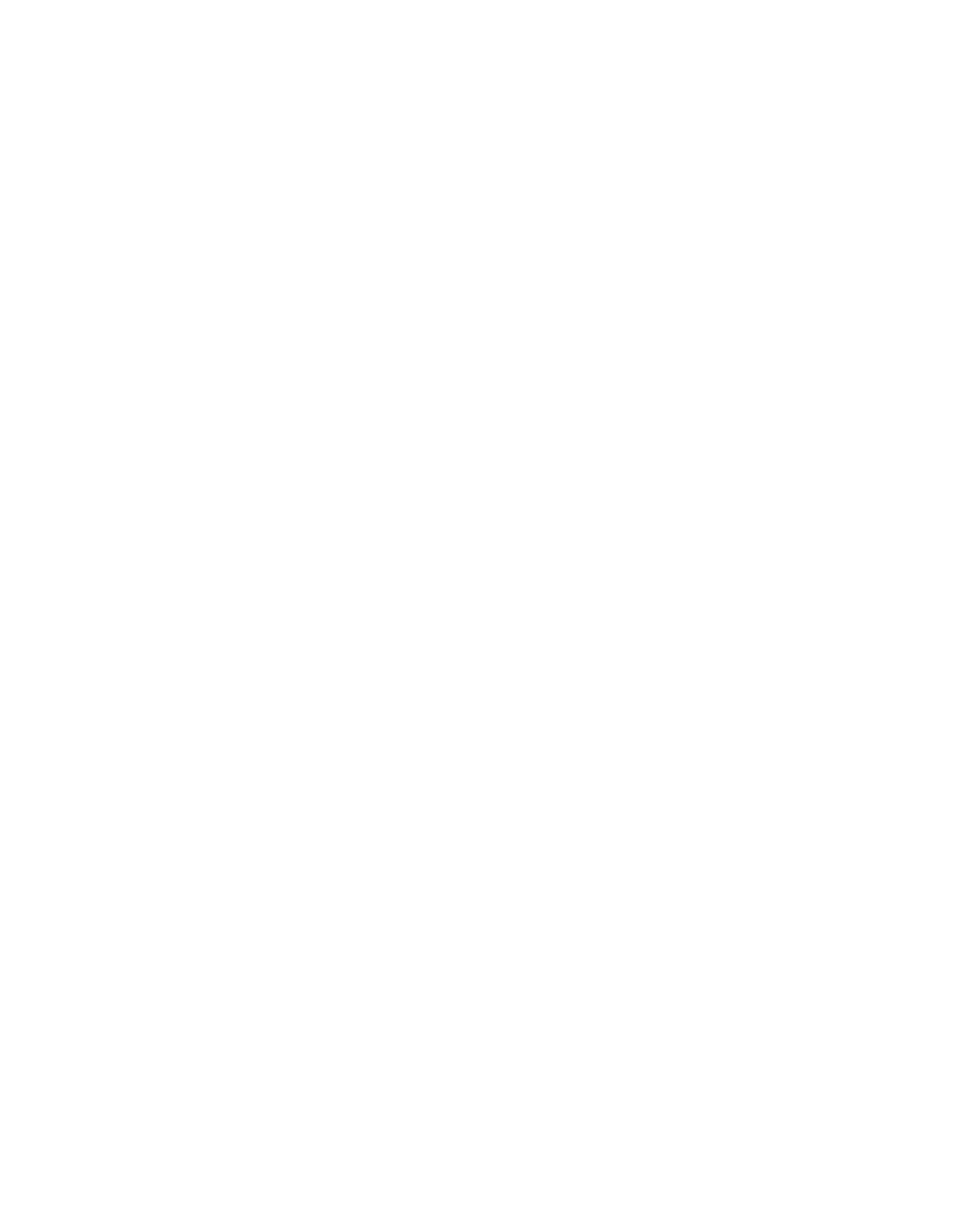# **General Notes**

- 1. All work is subject to the availability of funding and Village Board approval.
- 2. Failure to submit a completed survey form by the due date on the front of this letter will result in ineligibility to participate in any optional private improvements.
- 3. Property owners must select all desired options on the Property Owner Survey and sign the signature block at the bottom of the survey form prior to returning the form to the village.
- 4. Property owners' share of the cost of any optional private improvements must be paid in full in advance of the completion of those improvements.
- 5. All costs listed are approximate based on previous village construction contracts. Actual costs to property owners for this project will be based on actual contract unit bid prices.
- 6. Some of the approximate costs of optional private improvements that are listed in this letter include village cost sharing or village contributions.
- 7. The optional private improvements listed in this letter may not be available to all property owners. The availability of optional private improvements is dependent on a property's particular location within the project area, the work taking place adjacent to that property, the scope of the project, available funding, and other factors. Property owners who are interested in any of the private improvement options listed are encouraged to return a completed survey with all potential options selected. Village representatives will then follow up with survey respondents to discuss the availability and cost of the selected options.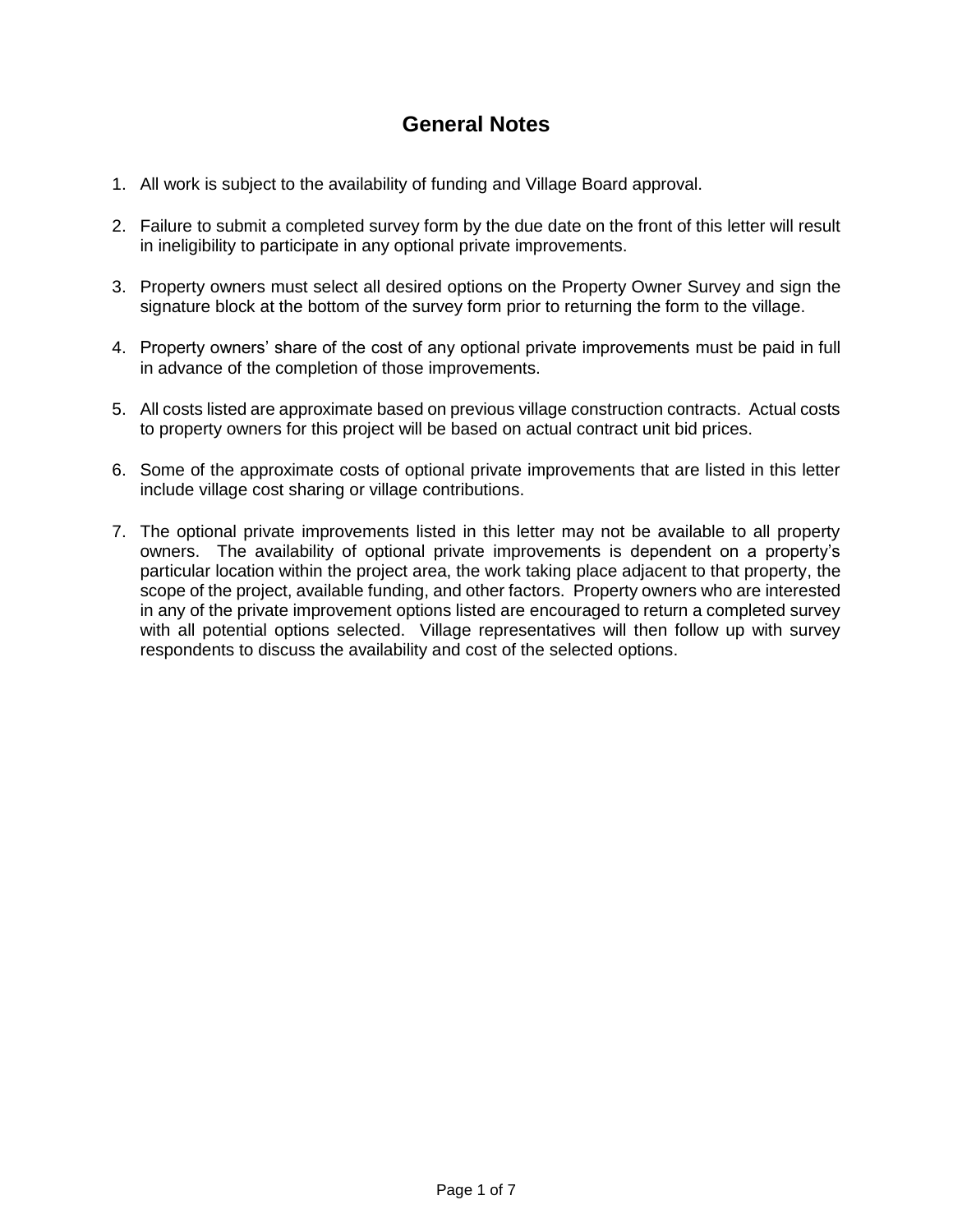# **Sanitary Sewer Service Replacement**

## **Description**

A sanitary sewer service is a pipe that connects a home or business to the village's public sanitary sewer main and transports sewage waste from bathrooms, kitchens, laundry rooms, and other sources in the building to the public sanitary sewer main, which then transports the sewage to a wastewater treatment plant for processing.

#### **Scope**

Property owners may elect to have their private sanitary sewer service replaced from the village's public sanitary sewer main in the right-of-way to their property line (usually one to two feet behind the public sidewalk) as a part of the project.

Where the sanitary sewer service replacement ends at the property line, a cleanout and/or a backflow preventer will be installed and a connection will be made to the existing private sanitary sewer service that extends from the property line to the home or business.

Included in this work:

- 1. New connection to the public sanitary sewer main.
- 2. New sanitary sewer service pipe from the public sanitary sewer main to the property line.
- 3. New sanitary sewer service cleanout and/or sewer service check valve at the property line. Property owners who elect to proceed with sanitary sewer service replacement must elect to proceed with the installation of a cleanout, the installation of a check valve, or the installation of both a cleanout and a check valve.

#### **Cost**

Per the Village of Villa Park Municipal Code, a building's sanitary sewer service is the property of that home or business. As such, it is the property owner's responsibility to maintain, repair, and/or replace the sanitary sewer service as needed. The property owner is responsible for the entire cost of the of the new sanitary service pipe, the new connection to the public sanitary sewer main, and the new sanitary sewer service cleanout and/or check valve associated with this replacement.

The village offers a Sewer Reimbursement Program that can assist with the cost of these efforts. Under this program, the village will contribute 50%, up to \$1,000, of the cost of sanitary sewer service replacement. The village will also pay for all restoration costs associated with the work, as well as any incidental sidewalk or pavement replacement. Costs for this work will be based on actual contract unit bid prices and are not yet known at this time. Costs to property owners for this work are typically in the range of \$2,500 to \$4,000 after village contribution.

#### **Notes**

- Please note that this will be the last opportunity to complete this work for the foreseeable future. After construction of the project is finished, there will be a moratorium on any cutting, excavation, or removal of the roadway for several years after construction.
- Property owners may have previously received a letter from the village offering televising of a property's private sanitary sewer service lines. Due to COVID-19, the village has suspended televising of private sanitary sewer service lines. If you are interested in having your service line televised, it is recommended that you contact one or more plumbers to request quotes for this effort.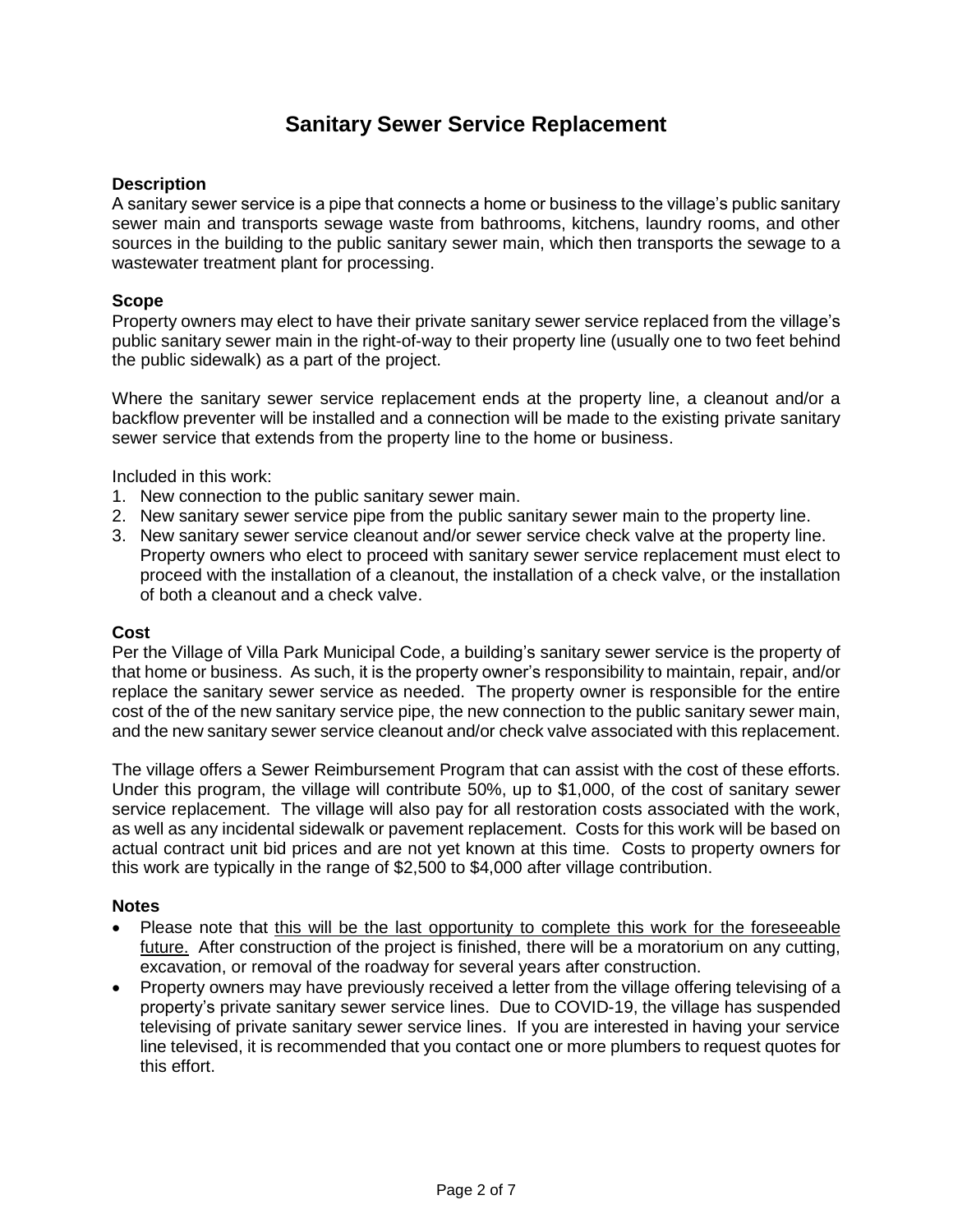# **Storm Sewer Stub**

## **Description**

A storm sewer stub is a pipe that connects to the village's public storm sewer system and could be used as the connection point for a future private storm drainage system intended for the purpose of alleviating private property drainage issues.

# **Scope**

Property owners may elect, with village approval, to have a storm sewer stub installed from the village's public storm sewer system, where available, to their property line (usually one to two feet behind the public sidewalk). Where the storm sewer stub ends at the property line, a cleanout will be installed. The cleanout could then be used as a future connection point for a private storm drainage system.

Included in this work:

- 1. New connection to the public storm sewer main or to a public storm sewer structure.
- 2. New storm sewer service pipe from the public storm sewer connection to the property line.
- 3. New storm sewer cleanout.

## **Cost**

There is a \$750.00 flat fee for the installation of a storm sewer stub as a part of this project. The village will pay for all restoration costs associated with the work as well as any incidental sidewalk or pavement replacement.

Costs associated with the construction of a future private storm drainage system would either be the responsibility of property owners, or could potentially be shared between the village and property owners under the village's Drainage Assistance Program. Subject to the availability of program funding, the drainage program could provide village contribution of up to 50% of the costs of engineering and construction of a village-approved private storm drainage system design.

#### **Notes**

- This option is only available to properties where an existing or proposed storm sewer is available.
- Construction of a storm sewer stub is subject to village approval, based on storm sewer availability and existing need.
- The installation of a storm sewer stub as a part of this project only provides a connection point for a potential future private storm drainage system. It does not provide for the installation of a storm drain or drainage system. Additional costs and efforts will be needed after this project is complete to provide a fully functional storm drainage system.
- Proceeding with installation of a storm sewer stub automatically enrolls you in the village's Drainage Assistance Program.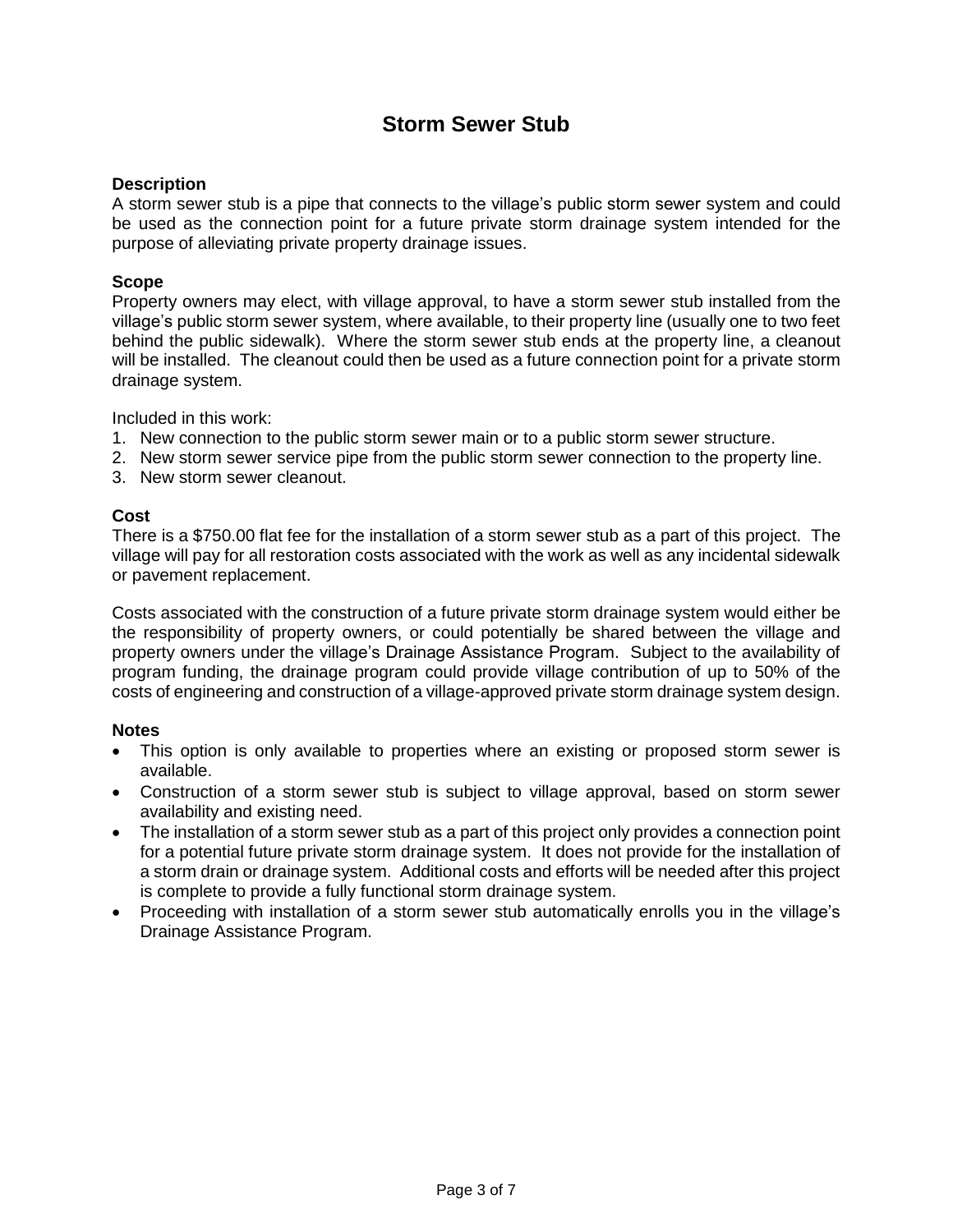# **Driveway Approach Upgrade**

#### **Description**

A driveway approach (often referred to as a "driveway apron") is the portion of a private driveway that is located immediately adjacent to the public street and provides a transition between the street and the driveway. In locations where there is public sidewalk crossing a private driveway, the approach is considered to be the portion of the private driveway between the street and the sidewalk. In locations where there is no public sidewalk, the limits of the portion of the driveway that is considered to be the approach may vary.

#### **Scope**

For properties with existing concrete driveway approaches planned to be removed and replaced as a part of the construction project, a concrete driveway approach will be reinstalled. No selection is necessary.

For properties with existing non-concrete driveway approaches planned to be removed and replaced as a part of the construction project, property owners may elect to upgrade the material of the new driveway approach to concrete for the cost difference between asphalt and concrete. If the option to upgrade an existing non-concrete driveway approach is not selected on the Property Owner Survey, then any existing non-concrete driveway approaches planned to be removed and replaced as a part of the project will be replaced with asphalt.

No materials other than concrete and asphalt are offered for driveway approaches. If an existing driveway approach is comprised of materials such as brick pavers or cobbles, those materials will be removed and returned to the property owner.

Included in this work:

1. Construction of new portland cement concrete driveway approach

# **Cost**

Per the Village of Villa Park Municipal Code, it is a property owner's responsibility to maintain, repair, and/or replace a driveway approach. As such, the property owner is responsible for the entire cost of the of the new driveway approach. However, the village will provide property owners a credit equal to the cost of a new asphalt driveway approach which may be applied towards property owners' cost of a new concrete approach. This means that the property owner is only responsible for the difference in cost between the asphalt and concrete. The village will pay for restoration costs associated with the work. Costs for this work will be determined by contract unit price and are not yet known at this time. Typical costs to the property owner are generally \$3-\$4 per square foot of driveway approach after village contribution.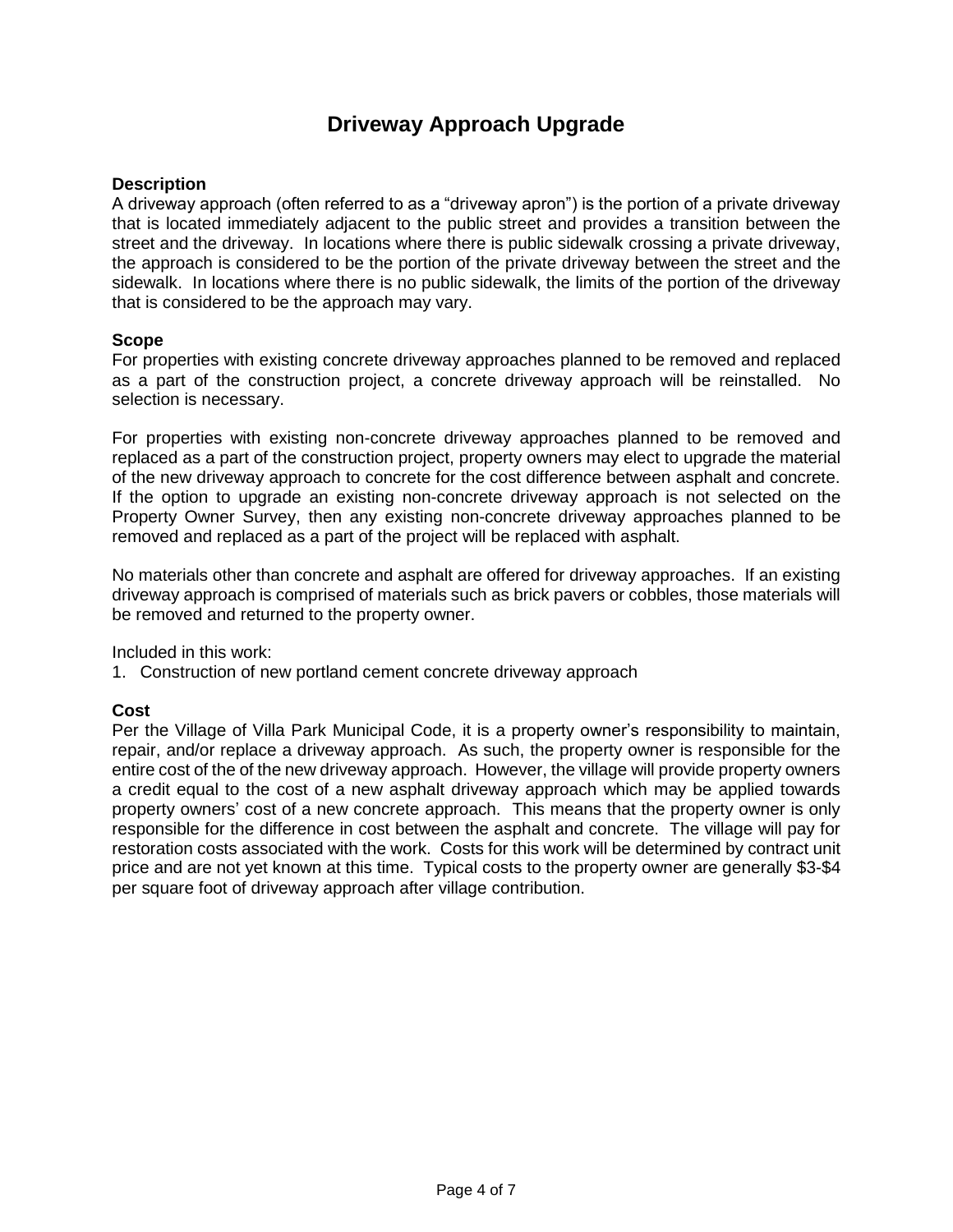# **Sidewalk Replacement**

## **Description**

Public sidewalk, where present, is constructed of concrete and is typically four to five feet in width. Sidewalks that serve the entrances to homes or businesses are typically not public sidewalk and would not be eligible for replacement as a part of this project.

# **Scope**

Property owners may elect to have some or all of the public sidewalk adjacent to their property replaced.

Included in this work:

- 1. Removal of the existing public sidewalk.
- 2. Construction of new portland cement concrete sidewalk

#### **Cost**

Per the Village of Villa Park Municipal Code, the responsibility for the removal and replacement of existing public sidewalk is shared equally between the village and the adjacent property owner. Consequently, the village and the adjacent property owner each pay 50% of the cost of removal and replacement. The village will pay the entire cost of the removal and replacement of public sidewalk that has been determined by village representatives to have been damaged by a parkway tree. The village will also pay the entire cost of the removal and replacement of public sidewalk curb ramps. Curb ramps are the segments of sidewalk approaching a street crosswalk and are typically only found at corner properties.

The village will also pay for all restoration costs associated with the work. Costs for this work will be based on actual contract unit bid prices and are not yet known at this time. Costs to property owners for this work are typically in the range of \$4 to \$6 per square foot of sidewalk after village contribution.

#### **Notes**

 A village representative will contact you to discuss the limits of any optional sidewalk removal and replacement. Limits of sidewalk replacement will be at the discretion of the village representative. For example, the village will typically not accommodate requests to replace one or two squares of sidewalk, leave the next one or two squares of existing sidewalk in place, and then replace one or two more squares. For the purposes of constructability and aesthetic appearances the village strives to replace continuous sections of sidewalk.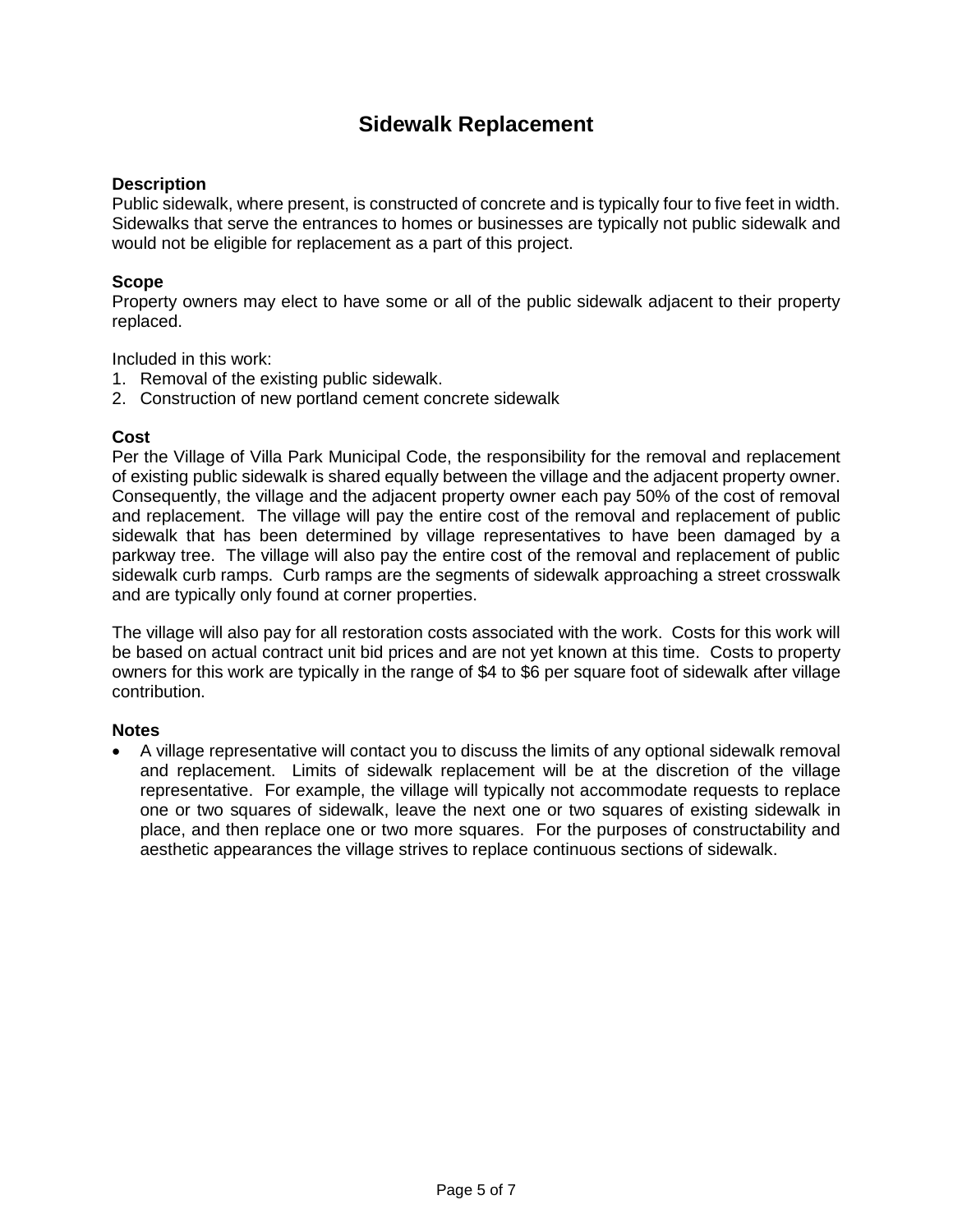# **Existing Carriage Walk Replacement**

# **Description**

A carriage walk is a small sidewalk or paved pad between the street and the public sidewalk (see photo at right).

## **Scope**

Property owners who have an existing carriage walk may elect to have that carriage walk replaced with a new concrete carriage walk as a part of the project.

It is village policy to remove all existing carriage walks as a part of construction projects and restore the areas with topsoil and sod.

If a property owner has an existing carriage walk and does not return a survey, or returns a survey and this option is not selected, the carriage walk will not be replaced and the Village will restore the parkway with topsoil and sod.

## **Cost**

Where an existing carriage walk is to be removed and not replaced, the village will pay for removal of the existing carriage walk and restoration of the area with topsoil and sod.



Where an existing carriage walk is to be replaced, the property owner is responsible for the entire cost of the removal and replacement of the carriage walk. Costs for this work will be based on actual contract unit prices and will not be known until a contract has been awarded. Typical costs to a property owner for this work are \$10 to \$15 per square foot of carriage walk.

#### **Notes**

- Only existing carriage walks are eligible for replacement. New carriage walks will not be installed for properties that do not currently have an existing carriage walk. There are no exceptions.
- If a property has more than one existing carriage walk, a maximum of one of the existing carriage walks may be replaced.
- A carriage walk that is to be replaced must be replaced in substantially the same location as the existing carriage walk.
- The width of a new carriage walk is limited to the width of the existing carriage walk, or four feet (4'), whichever is less.
- If a carriage walk is to be replaced, the property owner will be required to entire into a license agreement with the village for the construction, maintenance, and costs of the carriage walk prior to the work taking place. There are no exceptions.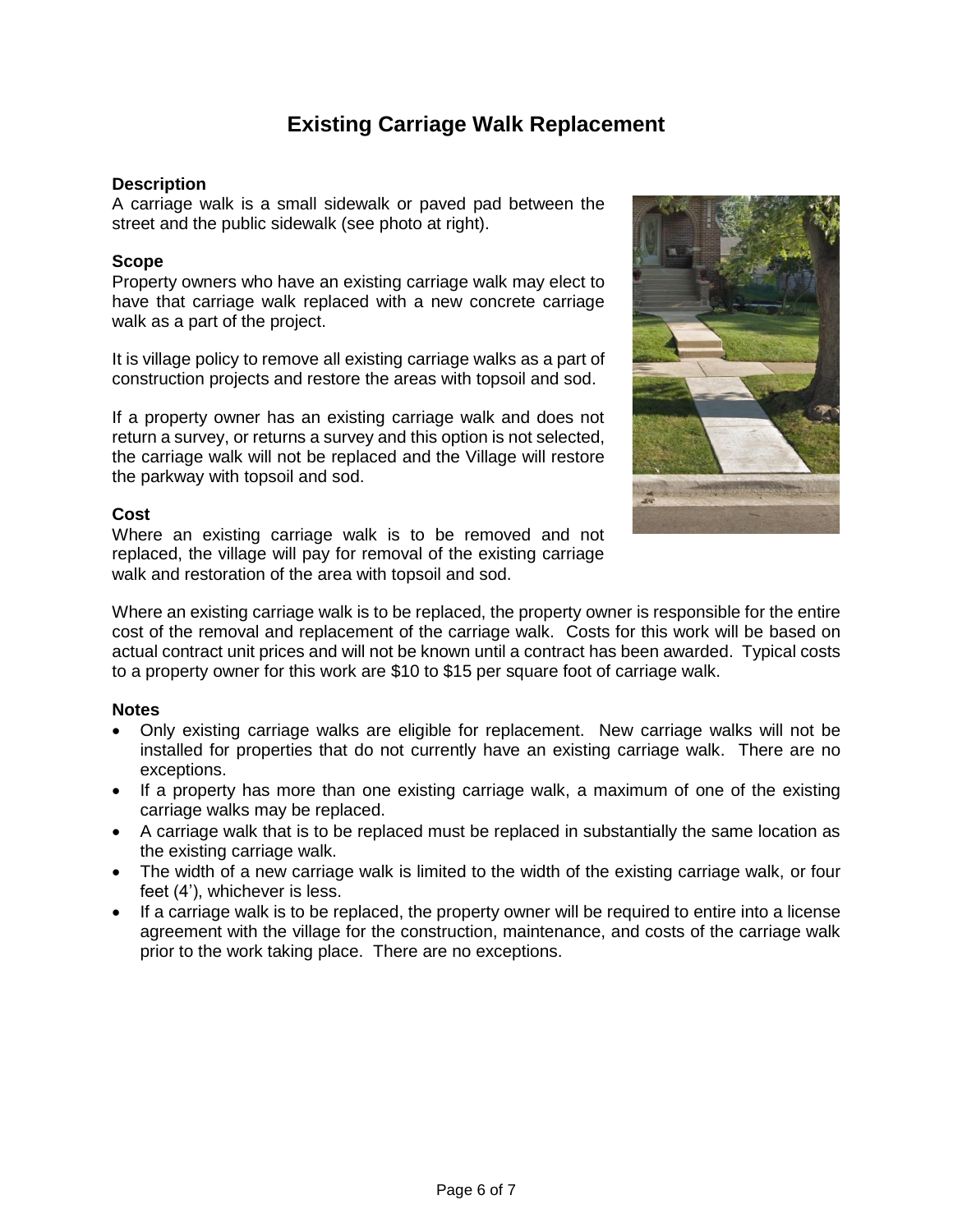

The village is now utilizing a notification service called CodeRED to provide important project information, including notice of road closures, water shutoffs, driveway access restrictions, and other relevant updates.

The village highly encourages citizens to set up their own personal account with CodeRED. A link to the CodeRED website can be found on the village website at:

**<https://www.invillapark.com/787>**



Citizens who sign up for CodeRED may select the methods by which they can be notified. Options include voice phone calls, text messages, email, and push notifications through the CodeRED app.

Citizens who would like to receive CodeRED notifications but would prefer not to set up or manage their own account may elect for Village staff to enter their contact information in the CodeRED system. If you would like Village staff to enter your contact information in the CodeRED system, please check the appropriate box on the Property Owner Survey form. Please note that if you select this option, you will not have access to the account or be able to make any changes to account options or settings.